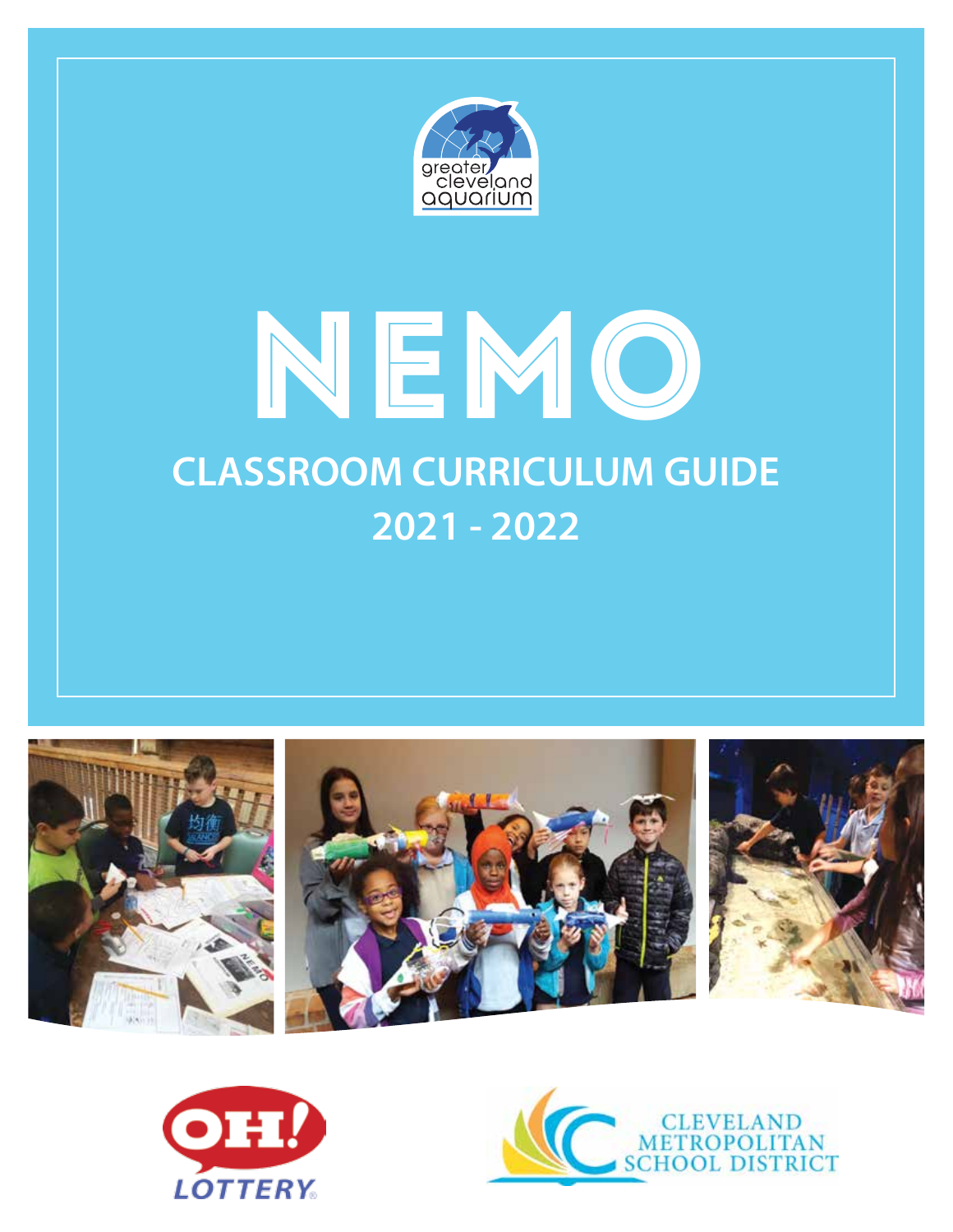# TABLE OF CONTENTS

| Welcome                                     |              |  |  |  |
|---------------------------------------------|--------------|--|--|--|
| <b>Connection to Standards</b>              | $\mathbf{2}$ |  |  |  |
| <b>Lesson 1: Habitat Investigation</b>      | 3            |  |  |  |
| <b>Lesson 2: Aquatic Animal Adaptations</b> |              |  |  |  |
| <b>Lesson 3: Virtual Visit to Greater</b>   | 4            |  |  |  |
| <b>Cleveland Aquarium</b>                   |              |  |  |  |
| <b>Adaptations Sheet</b>                    | $A1-A2$      |  |  |  |
| Habitat Investigation                       | Δ3           |  |  |  |

| <b>Habitat Investigation</b>            | A <sub>3</sub> |
|-----------------------------------------|----------------|
| <b>Habitat Investigation Answer Key</b> | A <sub>4</sub> |

# SPONSORED BY



# CONTACT INFORMATION

Erin Carpenter Director of Education and Interpretation ecarpenter@greaterclevelandaquarium.com Office: 216.882.8803 x7703

Matt Debelak Education Coordinator mdebelak@greaterclevelandaquarium.com Office: 216.862.8803 x7715

Lili Fikter Education Associate efikter@greaterclevelandaquarium.com Office: 216.862.8803 x7720

## **Welcome to NEMO 2021 - 2022**

**Thank you** for taking part in the NEMO program this year!

With our current funding, we are able to offer this virtual experience to your classrooms at no cost to you. If you would like to take part in this program, we will be happy to schedule you. One positive of this format is scheduling flexibility on our end. We are able to take Reservations M-F, between 9am and 4pm.

Optional pre-visit and post-visit lessons are available.

Ready to schedule? New to NEMO? Have questions? Please contact us: **education@greaterclevelandaquairum.com**

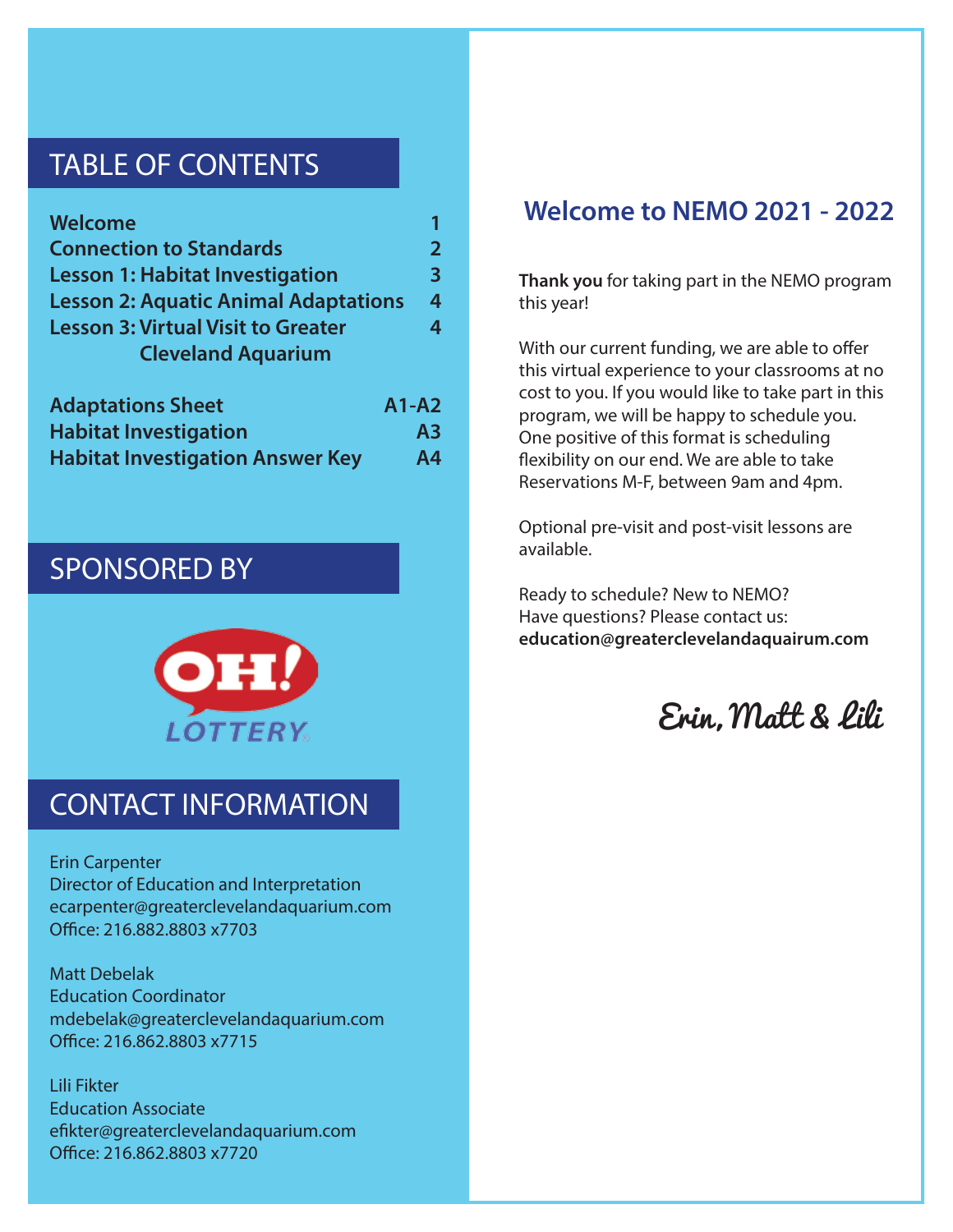# **CLASSROOM CURRICULUM GUIDE**



These activities extend the Aquarium field experience and enhance the following Ohio Standards in Science:

Fourth Grade Life Science

Topic: Earth's Living History

 4.LS.1: Changes in an organism's environment are sometimes beneficial to its survival and sometimes harmful.

Content Concepts:

- An animal's patterns of behavior are related to the environment. This includes the kinds and numbers of other organisms present, the availability of food and resources, and the physical attributes of the environment.
- Ecosystems are based on interrelationships among and between biotic and abiotic factors.

The NEMO lessons incorporate these content concepts and build on the study of habitats, and adaptations.

Fourth Grade Earth and Space Science Topic: Earth's Surface

> 4.ESS.1: Earth's surface has specific characteristics and landforms that can be identified.

Current Topics

- About 70 percent of Earth's surface is covered with water and most of that is the ocean.
- Only a small portion of Earth's water is freshwater, which is found in rivers, lakes and groundwater.

Fourth Grade: Science Inquiry and Application

- Observe and ask questions about the natural environment
- Plan and conduct simple investigations
- Employ simple equipment and tools to gather data and extend the senses
- Communicate about observations, investigations, and explanations
- Review and ask questions about the observations and explanations of others

Science inquiry and investigation skills are utilized throughout the NEMO experience. All lessons and activities are designed with these skills in mind.

### **Connection to Science Fusion**

NEMO lessons correlate to Unit 4 of Ohio Science Fusion textbook: Living Things and their Environments (available in Science Fusion Grade 4 Ohio Teacher Edition on pages 165 to 210).



Specific connections to the Science Fusion textbook appear through the NEMO curriculum guide using the following format:

### Science Fusion Connection: page 170-179



*\*Page numbers refer to Teacher Edition.*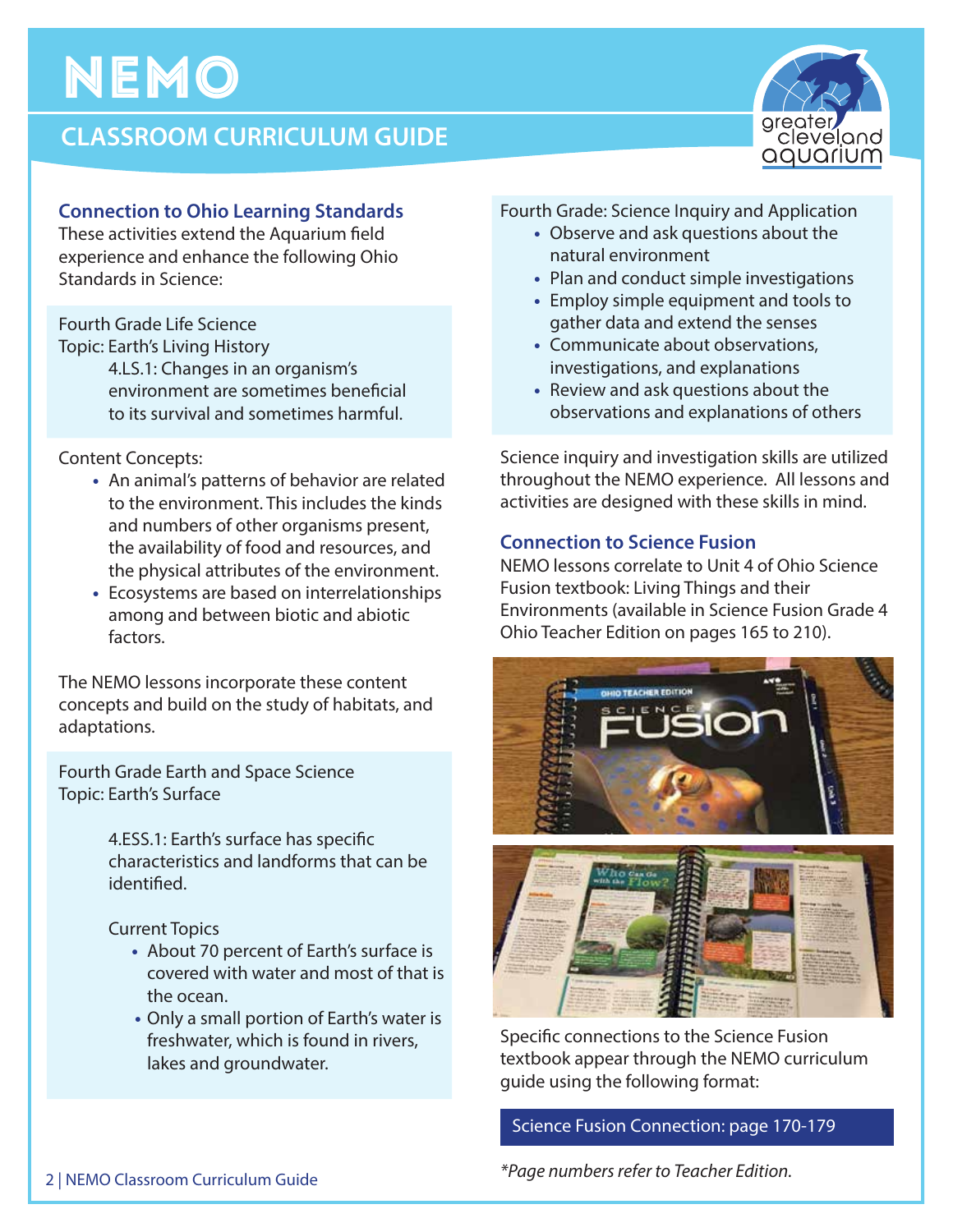# **CLASSROOM CURRICULUM GUIDE**



### **Lesson 1: Habitat Investigation**

In the habitat investigation, students explore several aquatic habitats and discover the biotic and abiotic factors that make each unique.

Review the term habitat and have students brainstorm habitats with which they are familiar. Did they include any aquatic habitats? If not, prompt them to extend the list. What makes one habitat different from another? Different habitats contain different living and non-living factors.

Use the NFMO Pre-visit Lessons PowerPoint (available on the Aquarium website).

This PowerPoint provides an overview of rivers & lakes, coral reefs and the open ocean. Using pictures, maps and brief descriptions, the PowerPoint introduces the habitats and summarizes a few characteristics of the fish that live in each.

After viewing the PowerPoint, review the difference between living factors and non-living factors. For each of the three habitats listed on the Habitat Investigation sheet (available on page A3), ask students to circle the living factors, box the non-living factors and cross out factors not found. (Answer key available on page A4).

Which habitats contain freshwater? Which habitats contain saltwater? Is there a factor unique to a coral reef? Students can work in small groups to discuss similarities and differences of each habitat.

### **Digital Variation.**

For digital variations of this lesson (instead of a worksheet) click Coral Reef Lesson or Lakes & Rivers Lesson to get started.

Science Fusion Connection: page 168

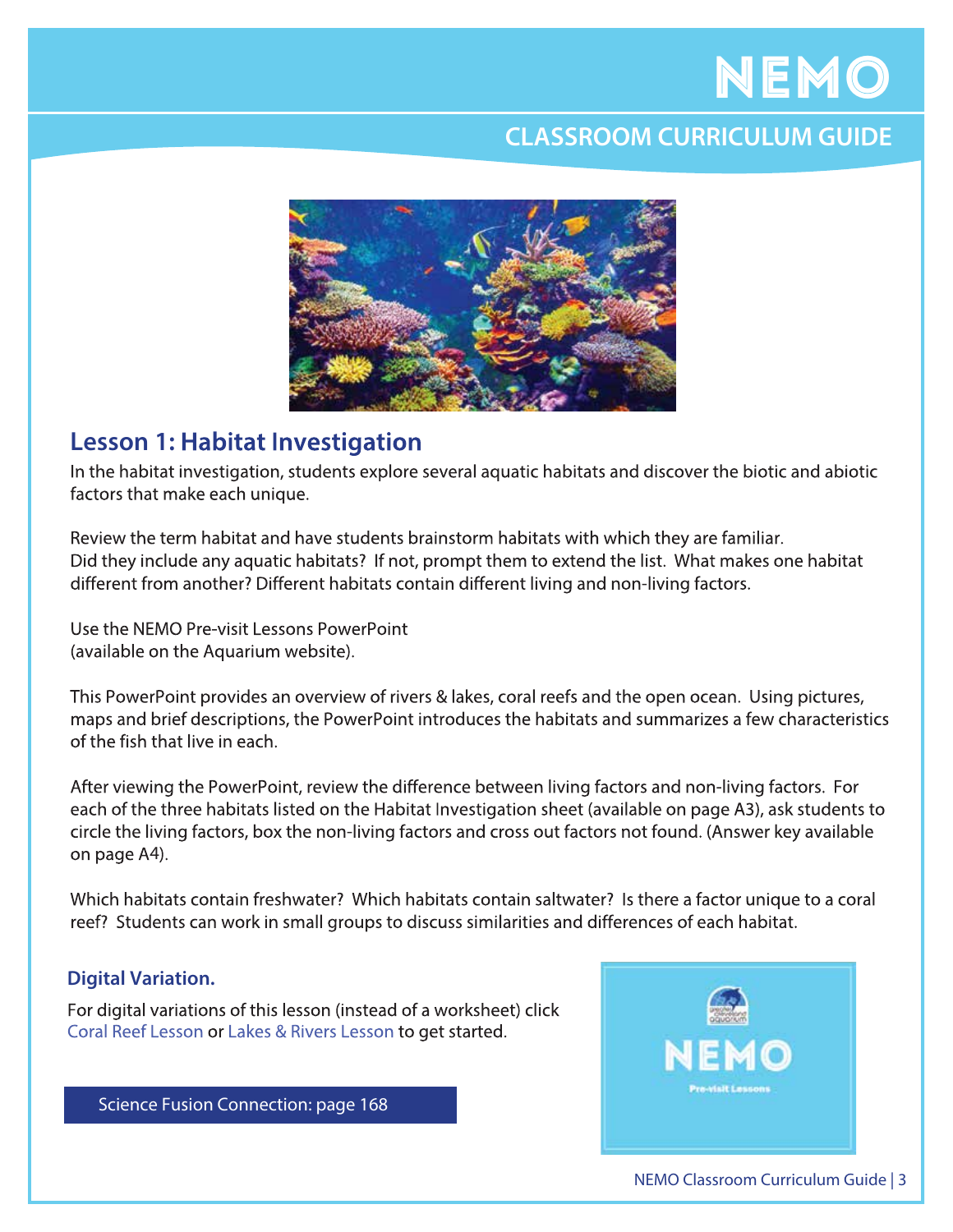# **CLASSROOM CURRICULUM GUIDE**







## **Lesson 2: Aquatic Animal Adaptations**

The mouth shapes, body shapes, tail shapes, and color patterns listed on the Aquatic Animal Adaptations sheets (page A1 & A2) will be referenced heavily during the virtual program.

Use the NEMO Pre-visit Lessons power point to practice identifying fish adaptations. It will walk you through a mouth shape, body shape, tail shape, and color pattern quiz

Do fish living in the same habitat have similar adaptations? Could a fish from the open ocean survive in a coral reef? Could a fish from rivers and lakes survive in the open ocean? Have students revisit the list of living and non-living factors in the habitats to explain why or why not.

### **Digital Variation**

Study the adaptations, and then practice using this online adaptations game.

Science Fusion Connection: page 170 - 179 & page 182A

## **Lesson 3: Virtual Visit to Greater Cleveland Aquarium**

What better way to learn about fish and aquatic habitats than by visiting the Aquarium!

Reservations should be made through the Education Department (contact information on page 1). During the Zoom program, students will interact with an Aquarium team member in real time and ask questions as the program is presented live. See a wide variety of fish from rivers, lakes, coral reefs, and open ocean. Practice identifying fish adaptations, and discover what fish survive best in different habitats.

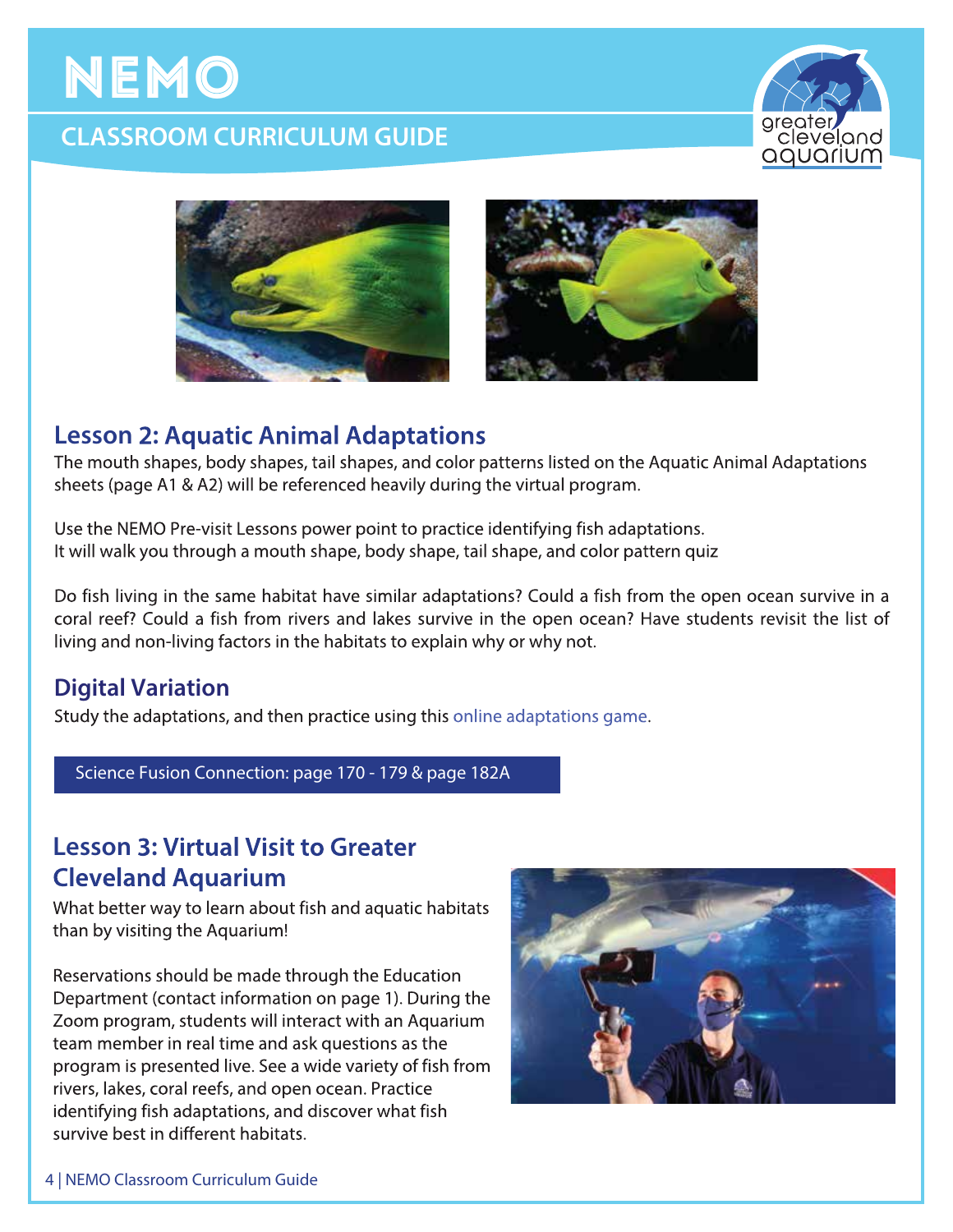#### NEMO Classroom Curriculum Guide | A1

## **UPTURNED MOUTH**  $\bullet$

**CLASSROOM CURRICULUM GUIDE** 

#### • These fish eat food overhead from the top of the water

Some can shoot water out of their mouth to catch flying insects

#### **DOWNTURNED MOUTH**

- These fish eat food below from the bottom of the water
- Many also have BARBELS (whiskers) to help the fish feel and taste in the dark

#### **TERMINAL MOUTH**

- These fish eat food straight in front of them
- Fish with mouths in the middle of their head can eat at the  $\bullet$ top, middle, or bottom of the water

#### **GULPING MOUTH**

- Gulping mouths are usually very large
- Fish with gulping mouths often eat other fish whole
- ٠ These fish are very good at hunting and striking quickly

#### **NOODLE BODY**

- Long, skinny shape ٠
- Great for fitting in small places like caves
- Slow swimmers
- 
- **ROCKET BODY** • Torpedo shaped
	- Fast swimmers
	- Often paired with a fast-swimming tail

#### **FLAT-BELLIED BODY**

- Low, flat shape
- These fish live at the bottom of the water
- Some can bury themselves in the sand to hide
- Use camouflage instead of speed for survival

#### **TALL PANCAKE BODY**

- Flat from side to side
- These fish make fast turns in the water
- These fish can swim in small spaces between rocks and corals



**NOUTH SHAP** 

m

ഗ















NEMO





- -

- 
- 
- 

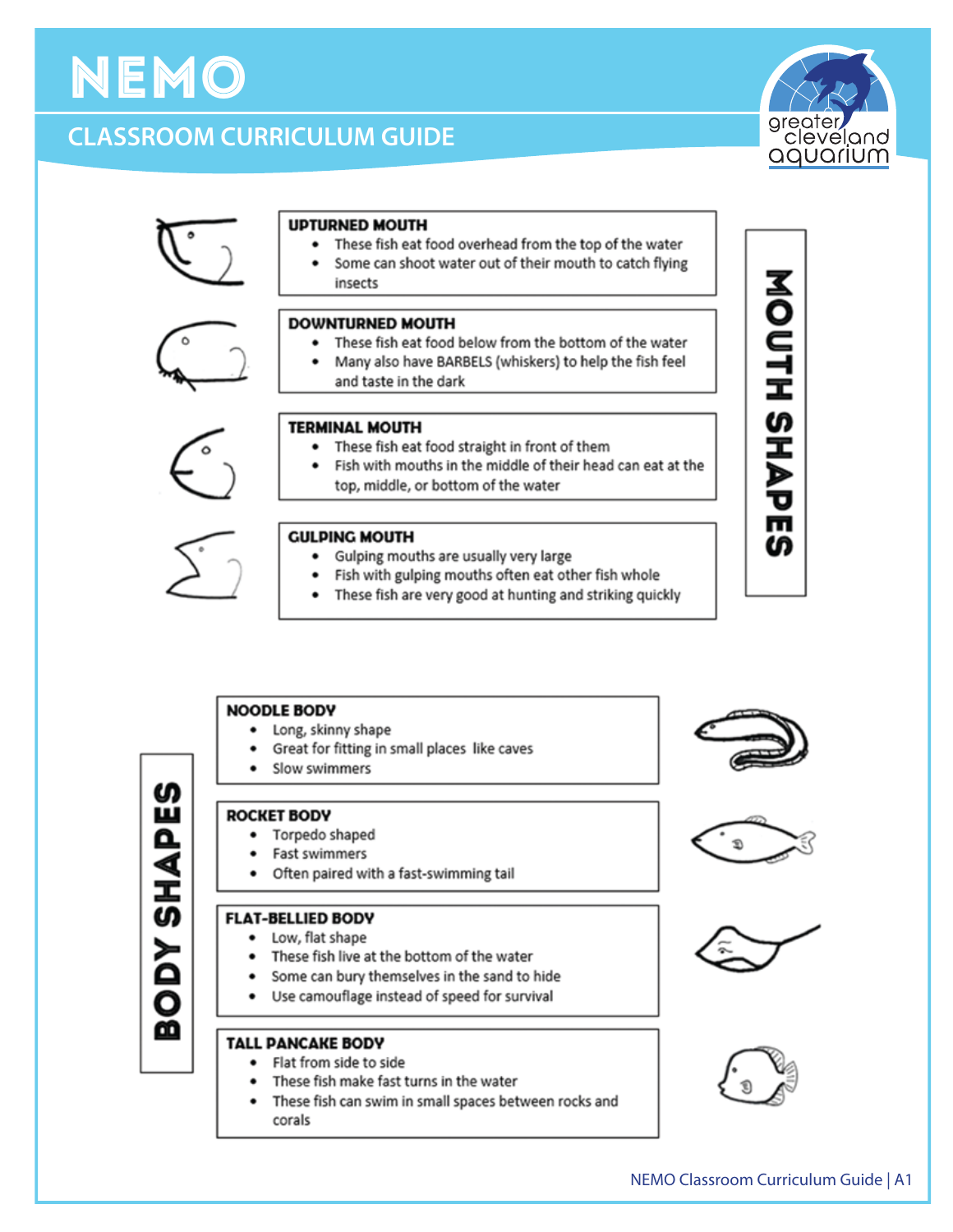# **CLASSROOM CURRICULUM GUIDE**

#### **WEDGE TAIL**

- These fish swim with short bursts of speed
- Great for swimming around rocks, plants, and corals  $\bullet$

#### **FORKED TAIL**

ഗ

ш

Δ

₫

Ι ഗ

- Great for very fast swimming  $\bullet$
- Most fish with forked tails swim non-stop
- The deeper the fork, the faster the fish  $\bullet$

#### **ROUNDED TAIL**

- Great for slow swimming  $\bullet$
- These fish use camouflage instead of speed to escape from predators

#### **UNEVEN TAIL**

- Top of the tail fin is longer than the bottom  $\bullet$
- Great for non-stop swimming in open water  $\bullet$
- Many sharks have a uneven tail shape









**COLOR PATIERN** 



#### **COUNTERSHADING**

- Dark on top, light on the bottom ٠
- Helps fish hide from top and bottom ٠
- These fish can hide in open water



#### **STRIPES**

- Striped fish can swim in schools together to confuse predators
- $\bullet$ Stripes can help fish blend in with plants or corals





- Spots help fish blend into corals, plants, or rocks in their habitat
- These fish may be easily seen in open water



#### **MOTTLED**

- · Speckled, blotchy pattern
	- It can help fish blend into rocks, corals, and plants

A2 | NEMO Classroom Curriculum Guide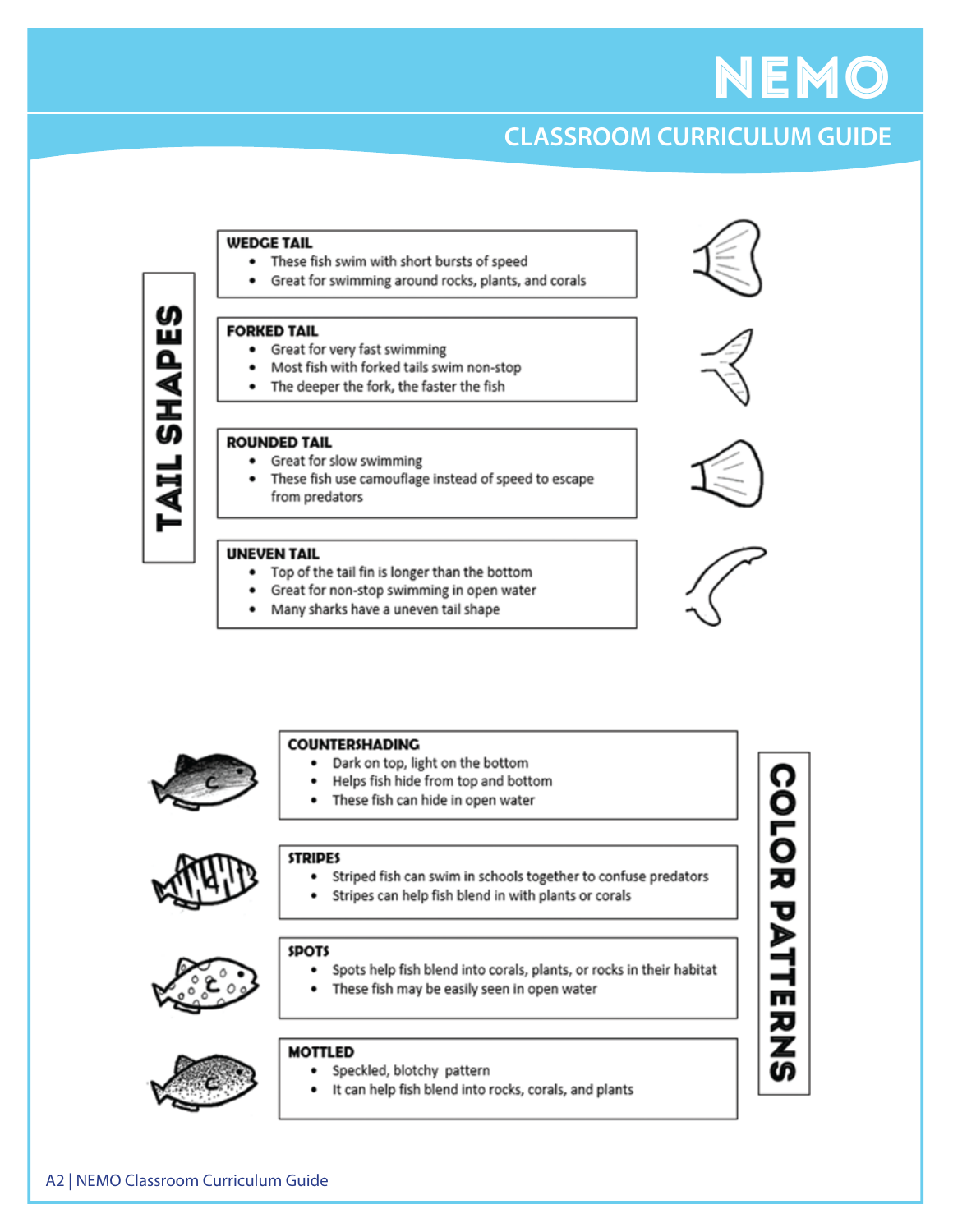

# **CLASSROOM CURRICULUM GUIDE**

# HABITAT INVESTIGATION

 **For each habitat listed below:**

- **•** Draw a **circle** around the **living factors** found in that habitat.
- **•** Draw a **box** around the **non-living** factors found in that habitat.
- **• Cross out** the factors that are **not found** in that habitat.

| <b>Rivers &amp; Lakes</b> | <b>Freshwater</b><br><b>Saltwater</b><br><b>Fish</b><br><b>Plants</b><br><b>Sharks</b><br><b>Turtles</b> | <b>Temperature</b><br><b>Rocks</b><br><b>Frogs</b><br><b>Pollution</b><br><b>Sea Stars</b><br><b>Plankton</b> | Logs<br>Sand<br><b>Sunlight</b><br><b>Eels</b><br><b>Algae</b><br><b>Mud</b> |
|---------------------------|----------------------------------------------------------------------------------------------------------|---------------------------------------------------------------------------------------------------------------|------------------------------------------------------------------------------|
| <b>Coral Reefs</b>        | <b>Freshwater</b><br><b>Saltwater</b><br><b>Fish</b><br><b>Plants</b><br><b>Sharks</b><br><b>Turtles</b> | <b>Temperature</b><br><b>Rocks</b><br><b>Frogs</b><br><b>Pollution</b><br><b>Sea Stars</b><br><b>Plankton</b> | Logs<br>Sand<br><b>Sunlight</b><br><b>Eels</b><br><b>Algae</b><br><b>Mud</b> |
| <b>Open Ocean</b>         | <b>Freshwater</b><br><b>Saltwater</b><br><b>Fish</b><br><b>Plants</b><br><b>Sharks</b><br><b>Turtles</b> | <b>Temperature</b><br><b>Rocks</b><br><b>Frogs</b><br><b>Pollution</b><br><b>Sea Stars</b><br><b>Plankton</b> | Logs<br>Sand<br><b>Sunlight</b><br><b>Eels</b><br><b>Algae</b><br><b>Mud</b> |